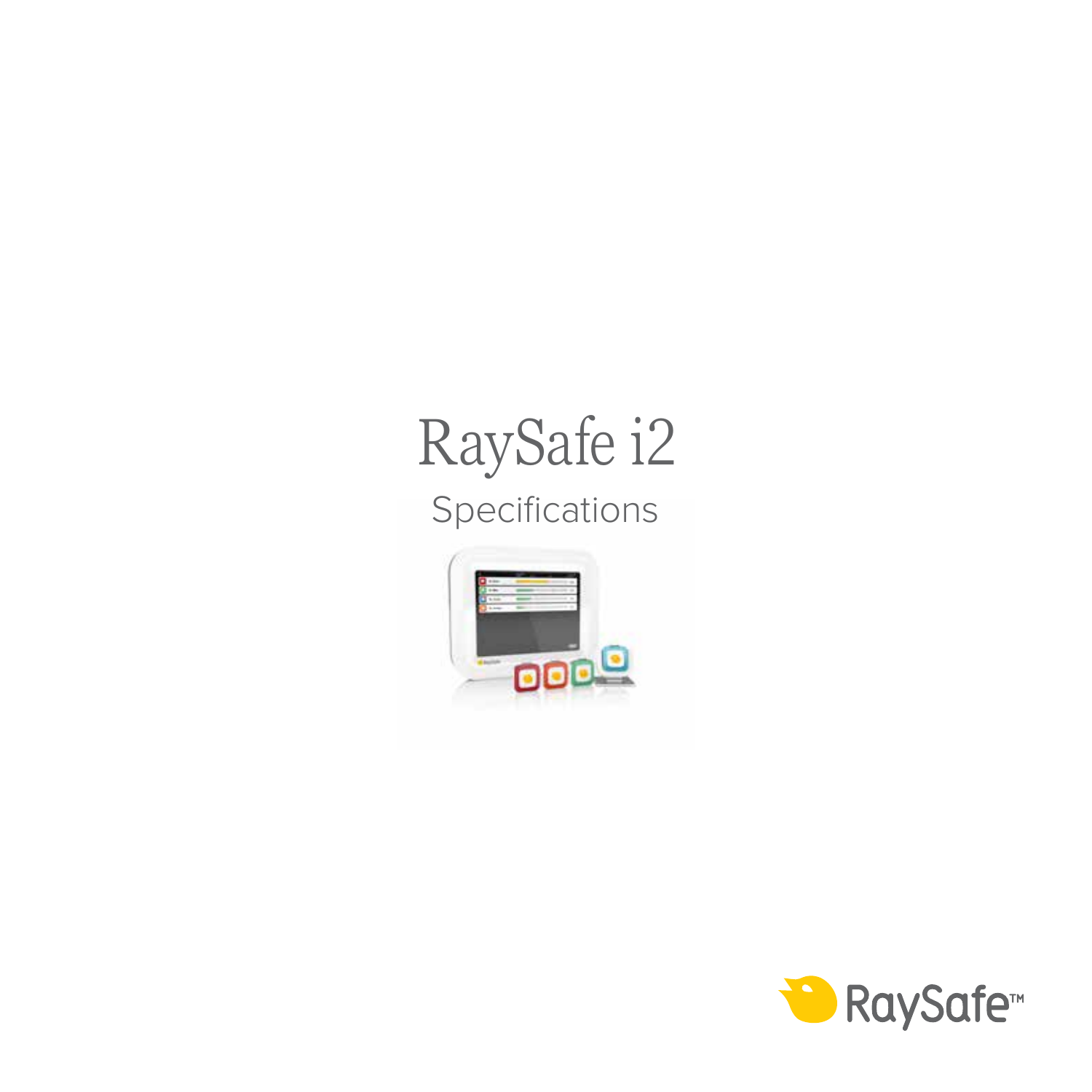# i2 dosimeter

The RaySafe i2 dosimeter measures and records dose and dose rate every second. Data is wirelessly transferred via radio to the i2 real time display. Accumulated dose is stored in the dosimeter by hour for 5 years and the dose rate is stored by second for the last hour of exposure. It is maintenance free and the expected dosimeter life time is 3 to 5 years dependent on use. The i2 dosimeter shall be worn outside lead apron for best online dose rate performance. It can be personalized with different colors and names.

# i2 real time display

The RaySafe i2 real time display is a 10.4" touch screen which is placed in the examination room. It shows real time dose exposure from all dosimeters in range, up to eight at a time. Color indication bars (red, yellow, green) represent dose rate levels with a logarithmic scale. The accumulated dose per individual user is displayed next to the color indication bars.

| <b>Bu Ranger</b>   | $-1$ |  |       |
|--------------------|------|--|-------|
| <b>b. Room</b>     |      |  | tit a |
| <b>Literatures</b> |      |  | .,    |
| <b>B. Februar</b>  |      |  | N)    |
| <b>b. Samue</b>    |      |  |       |
| <b>B. Barrows</b>  |      |  | m s   |
| <b>In Soon</b>     |      |  | ma    |
| <b>But Lowin</b>   |      |  | e.    |
|                    |      |  |       |

### i2 real time display features

By tapping the dosimeter name on the touch screen, more detailed information about the personal dose history can be accessed:

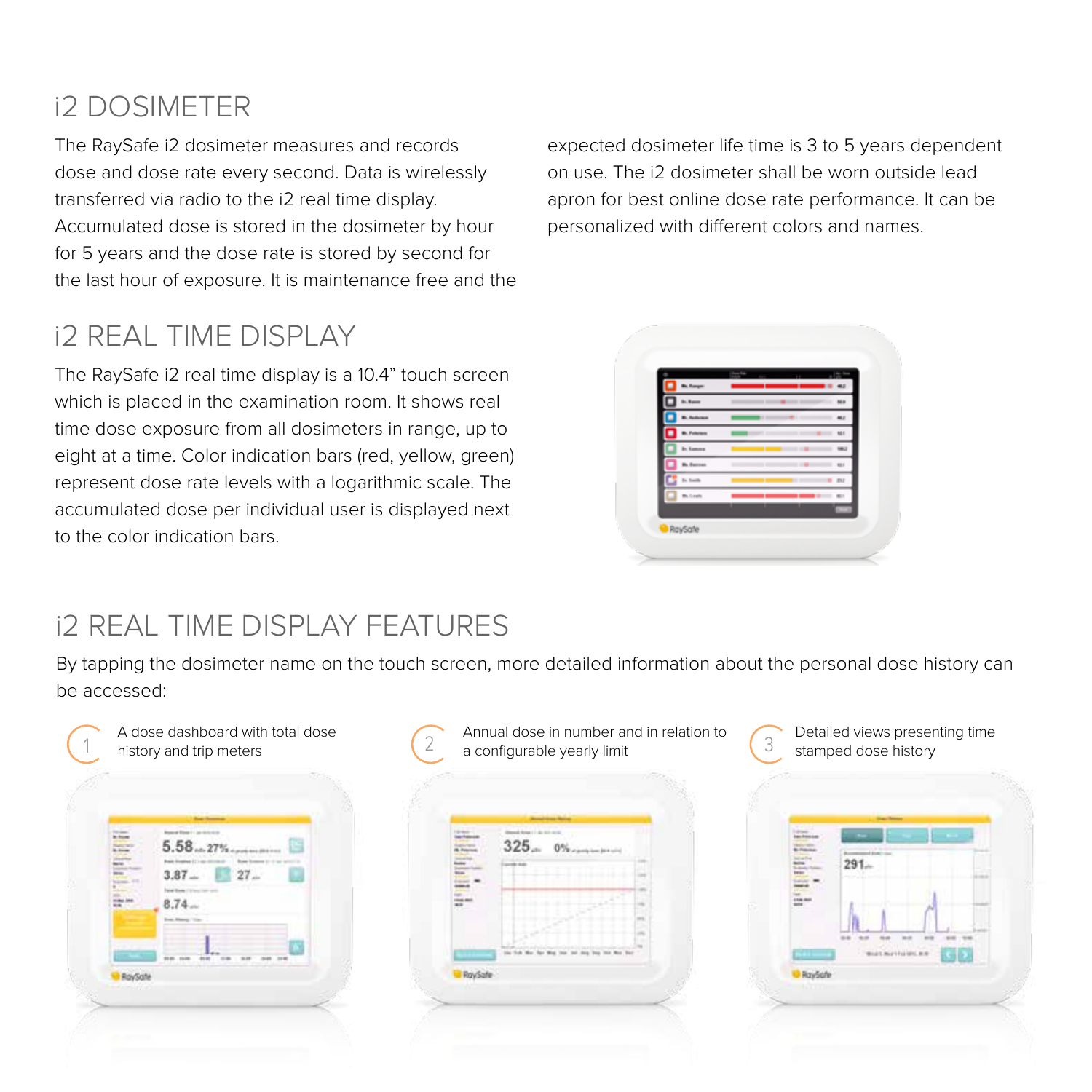### RaySafe i2 overview



### raysafe i2 dose viewer

The RaySafe i2 dose viewer software is used for administrating dosimeters and viewing personal dose information while connected to RaySafe i2 cradle. The software allows you to view dose data history, change dosimeter names and colors and reset dose history.

#### raysafe i2 dose Manager

The RaySafe i2 dose manager is advanced software for analyzing, reporting and archiving dose information. In addition to i2 dose viewer's features, i2 dose manager handles multiple dosimeters and can retrieve the dose information from multiple real time displays through the hospital network or via USB storage.